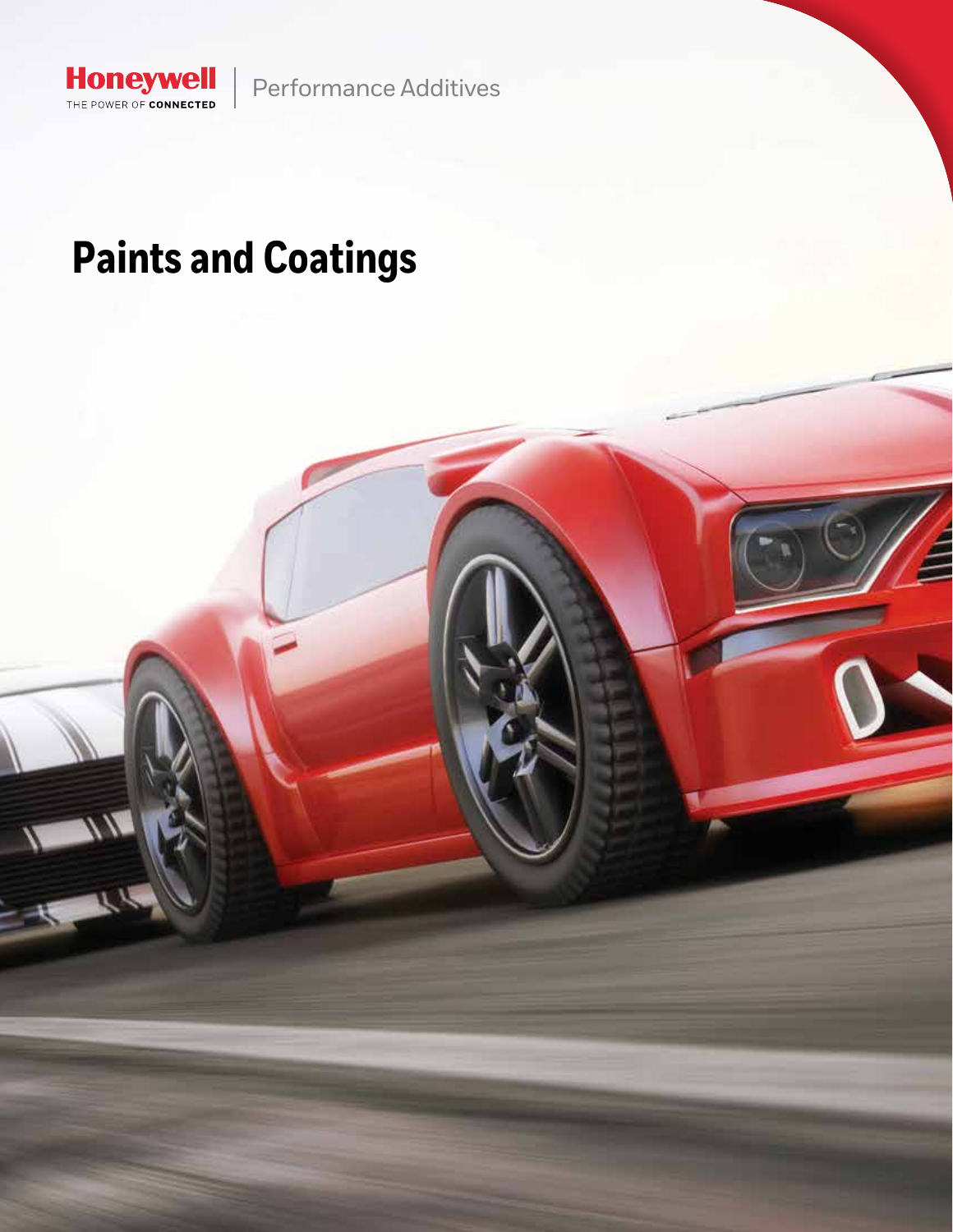# **Honeywell gives you the competitive edge…**

### **Honeywell provides formulation flexibility**

**Honeywell's chemically diverse lines of low molecular weight A-C® performance polymers allow formulators to tackle a variety of development challenges. Our major lines of additives include:**

- **• A-C Polyethylenes**
	- **Homopolymers**
	- **Oxidized**
	- **Copolymers**
		- **Ethylene Acrylic Acid**
		- **Ethylene Vinyl Acetate**
	- **Maleated**
- **• A-C Polypropylenes**
	- **Homopolymers**
	- **Maleated**
- **• ACumist® Micronized Polymers**
	- **Polyethylene Homopolymers**
	- **Oxidized HDPEs**
	- **Polypropylenes**
	- **Modified Polyethylene Blends**
- **• AClyn® Ionomers**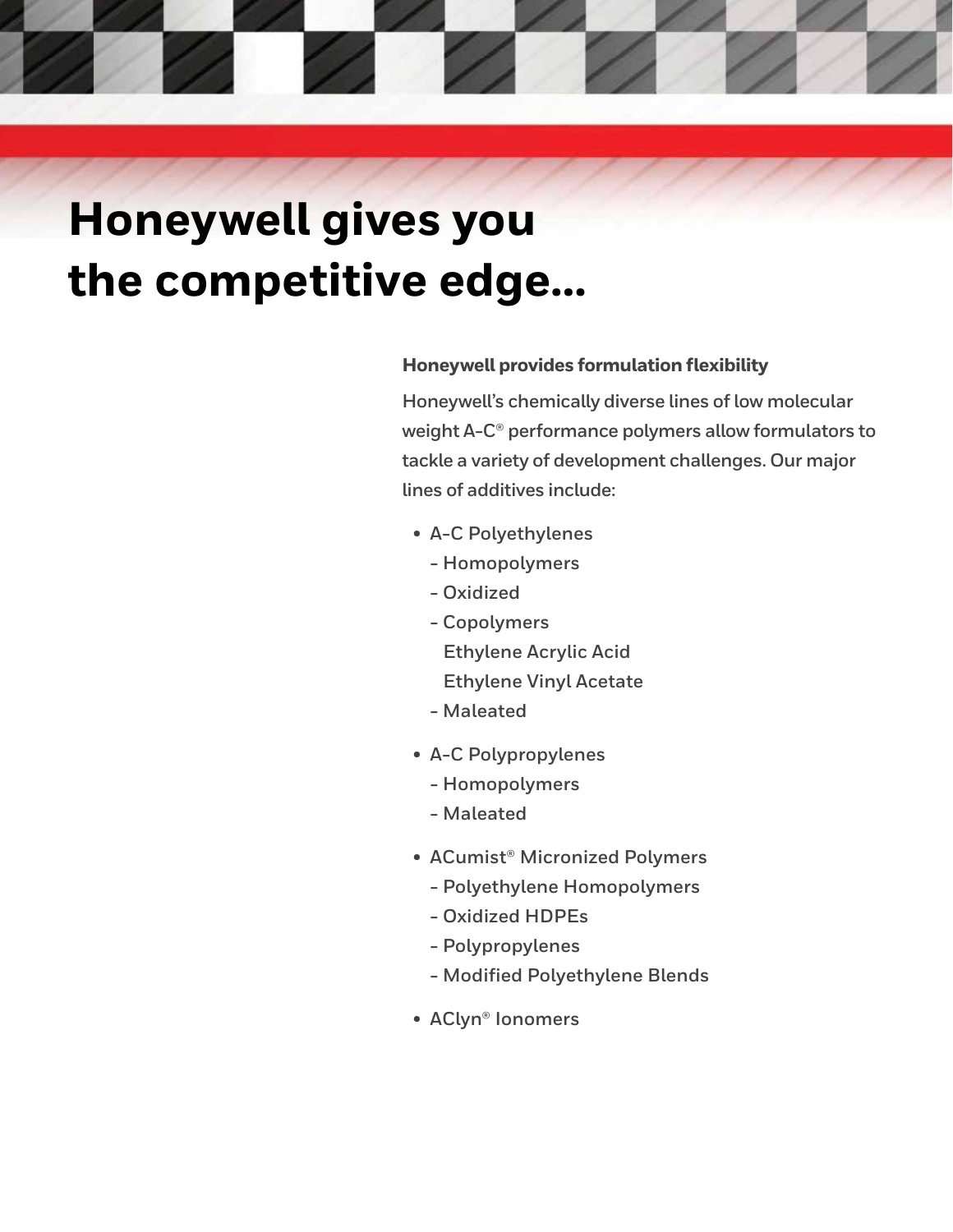

#### **Our expertise can help you innovate**

Honeywell has more than 50 years of experience in the field of polymer science. We were the first to produce polyethylene waxes, and years of innovation in product design and experience in solving problems for our customers have made our line of A-C polyethylenes the world's widest, most versatile family of low molecular weight polyethylene waxes.

Today, we remain one of the world's leading manufacturers of low molecular weight polyethylene polymers and copolymers. We have the know-how and technical expertise to consistently deliver products of the highest quality and help you with formulating challenges. Our customers also benefit from our vast industrial applications knowledge.

As a global player with operations or offices in over 100 countries, we provide the advantage of our global supply and customer service capabilities.

#### **We help you grow your business**

Whether your paints or coatings are water-based, solvent-based, energy cured, 100% solids or other forms,

A-C, ACumist and AClyn additives can help you meet your most demanding customers' needs.

Our additives improve abrasion resistance, control slip, provide antiblocking, modify solvent rheology and viscosity, control gloss, enhance moisture and chemical resistance, and modify the melt flow characteristics of thermoplastic resins.

The inherent nature of our additives is based on polyolefin chemistry, which brings additional properties like water, oil, chemical and grease resistance, and low density, where coating weight is a concern.

Contact us to help you formulate your next coating and give us the opportunity to help you grow your business. Our additives improve coating performance, leading to longer service life, consistent high quality and more satisfied customers.

Whether our products help grow your revenues, cut formulation or processing costs or create a competitive advantage for your company, the effect on your bottom line will be positive.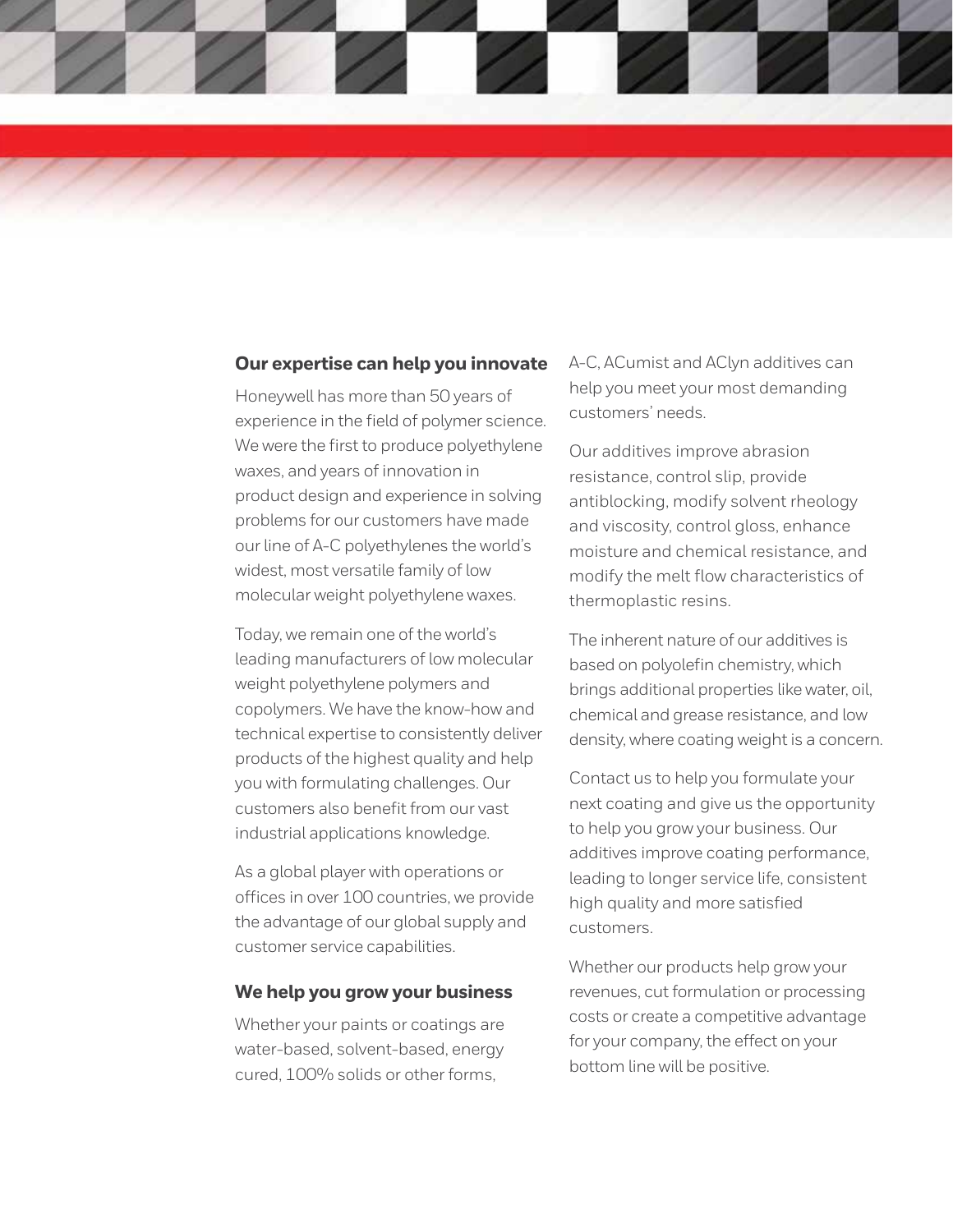### **Abrasion resistance**



Abrasion is an all-encompassing term that covers marring, scuffing, rub-off, scratching and other damage to a film surface caused by an object rubbing against or sliding over it. In general, the abrasion resistance of a film is determined primarily by the toughness and degree of cross-linking of the resin system.

Once you select a resin system for your application, adding a small amount of an A-C or ACumist performance polymer to your formulation can be a costeffective method for increasing the abrasion resistance, without affecting other important properties. Increasing mar and abrasion resistance leads to longer coating service life and reduced maintenance costs.

In most systems, wax particles protrude above the film surface. An abrading



**GRAPH 1** ACumist A-12 micronized oxidized HDPE vs. A-C 392 oxidized HDPE emulsion. The larger micronized particles afford greater protection against abrasion.

surface rides on these particles, reducing its contact with the film and, consequently, reducing abrasion damage. Several properties of a wax, especially hardness and particle size, contribute to its effectiveness in increasing abrasion resistance. Harder polyethylenes usually perform better than softer ones (see Graph 1). Larger wax particles are generally more efficient than smaller ones to improve abrasion resistance (see Graph 2). The slip control contributed by the wax also provides some resistance to abrasion.

A-C performance polymers can be incorporated as water-based or solventbased dispersions, emulsions, micronized particles, or larger dry forms, such aspowders, pellets and pastilles.

> **Improvements achieved with A-C® polyethylenes in the Taber abrasion resistance of an air dry alkyd-based paint**



**GRAPH 2** A-C 8A vs. A-C 6A incorporated in to an air-dried alkyd-based paint. While both A-C products significantly improve abrasion resistance, the harder A-C 8A demonstrates higher abrasion resistance performance.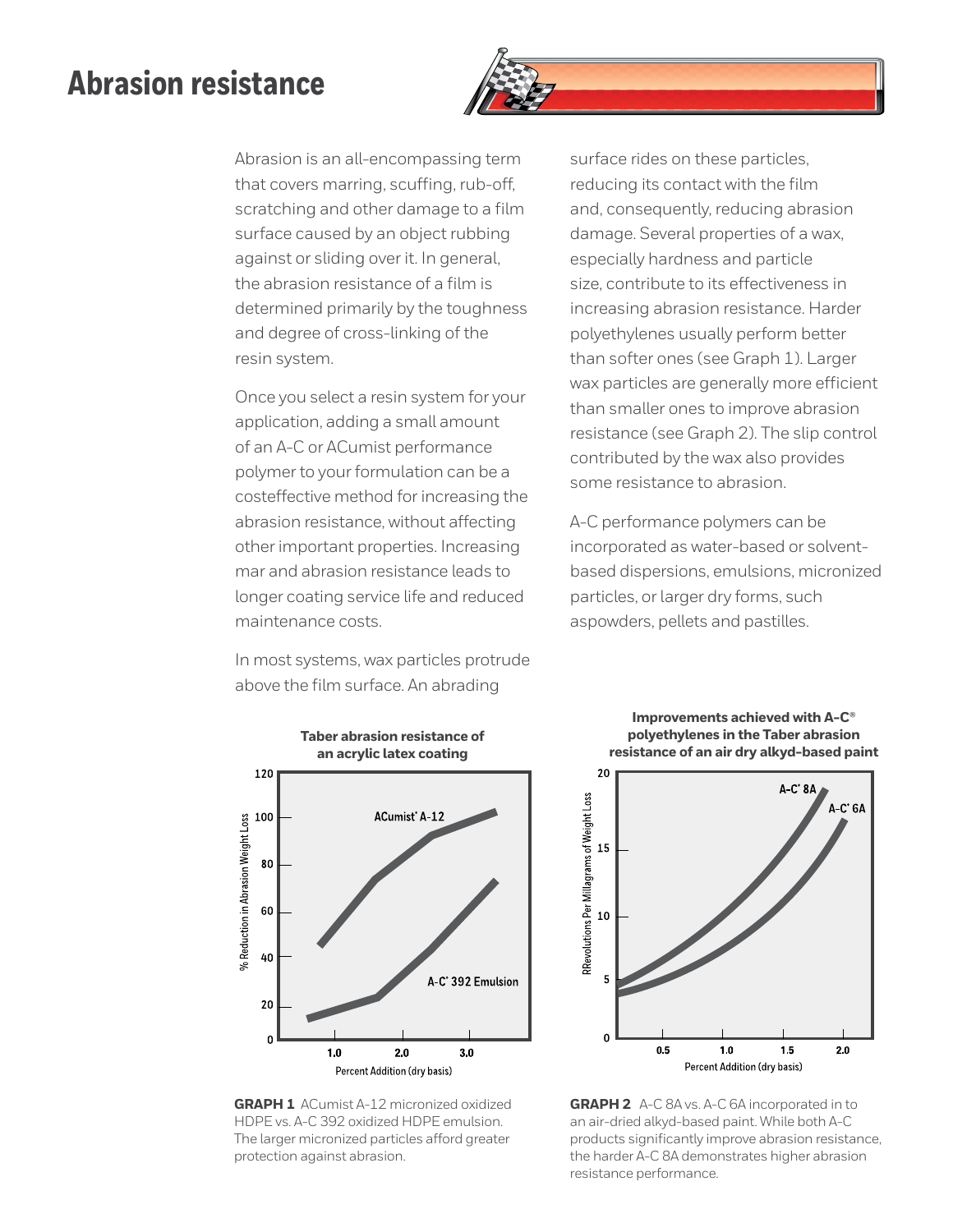### **Slip and anti-block**



Slip, a measure of the coefficient of friction (COF), is an important property in many coatings applications. Slip is usually optimal within an upper and lower limit. For example, a coated bag that is too slippery may not stack properly. Yet, it must have sufficient slip to move easily along a production line.

Dispersed polyethylene at the surface of a coating is responsible for increased slip. The most effective polyethylene wax for any given situation is not always obvious. Sometimes, a combination of hard and soft polyethylenes will give you the greatest reduction in COF.

Different A-C polymer chemistries can provide varying levels of slip (see Graph 3). ACumist polyethylene micronized particles added to many types of coatings, at low levels, are very effective in reducing coefficient of friction (see Graph 4).

Controlled slip allows coated coil stock to move through forming equipment with less defects, allows high speed filling of beverage cans, and provides easy stacking and removal of bags or cans from shelves, allowing downstream customers to handle and display products more easily. Coatings modified with Honeywell's additives for improved slip control can provide increased production efficiencies, less returns and consistent customer satisfaction.

When two surfaces come into contact. especially under pressure or elevated temperatures, they may stick together. This is called blocking. The anti-blocking property of a coating (its release properties) lets such surfaces separate easily from each other.



#### **Coefficient of friction modification in clear UV cured coatings**



**GRAPH 3** Comparison of various A-C grades demonstrating their ability to control the Coefficient of Friction at various dosage rates.

**GRAPH 4** Demonstration of ACumist A-12 and ACumist B-12 micronized polyethylenes lowering the Coefficient of Friction at a low dosage rate in a UV-cured coating.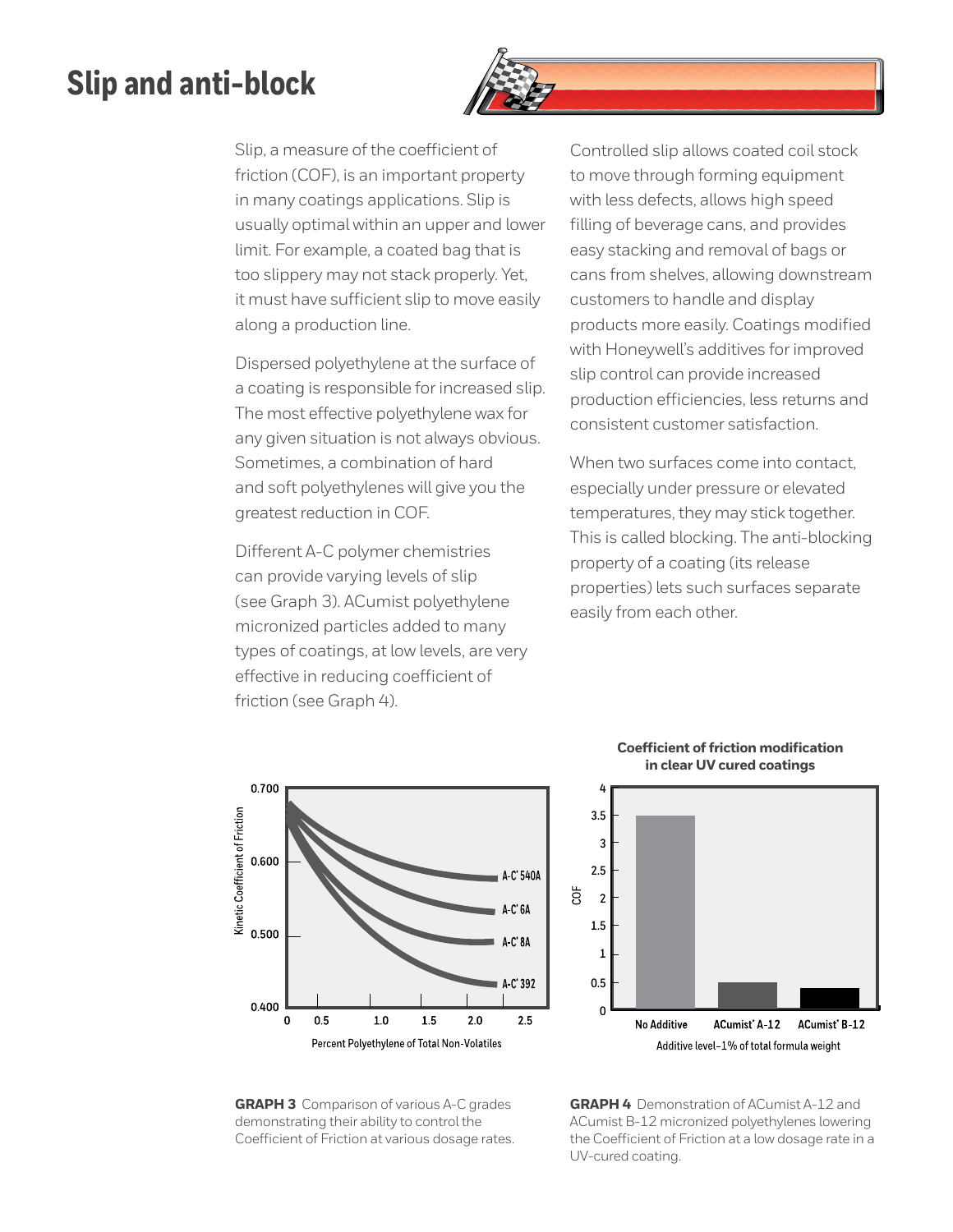### **Other advantages of using Honeywell's performance polymers**

### **Rheology control**

In a formulated coating system, rheology control is critical during application of the coating and while it is in storage. Coating systems rely on thixotropic properties during storage (no shear) to keep them from settling, ease application (high shear), and prevent sag after application (see Graph 5). When added to solvent-based formulations, A-C polyethylenes form gel structures and provide very effective pigment suspension and sag control (see Graph 6), resulting in more uniform color distribution, and easier application with less drip on vertical surfaces.

### **Gloss control (matting)**

In low concentrations, A-C or ACumist polyethylenes have a minimal effect on gloss. At higher concentrations, however, they can be used as flatting agents either alone, or in combination with silicas. More significantly, ACumist particles protect silica matted coatings from burnishing at extremely low doses (see Graph 7).



**GRAPH 5** Typical thixotropic nature of a solvent gelled with A-C PE.



**GRAPH 6** Demonstration of A-C 629 and A-C 656 oxidized PEs to improve sag resistance in an air-dried alkyd coating. The addition of 1% A-C increased sag resistance by three times.



**GRAPH 7** Gloss Control – Dead Flat Water-Based Polyacrylic Coating. 6% Silica as the sole matting agent, vs. silica with ACumist A-6 blended at a 90:10 ratio. ACumist A-6 added to the silica affords excellent anti-burnishing protection to the coating.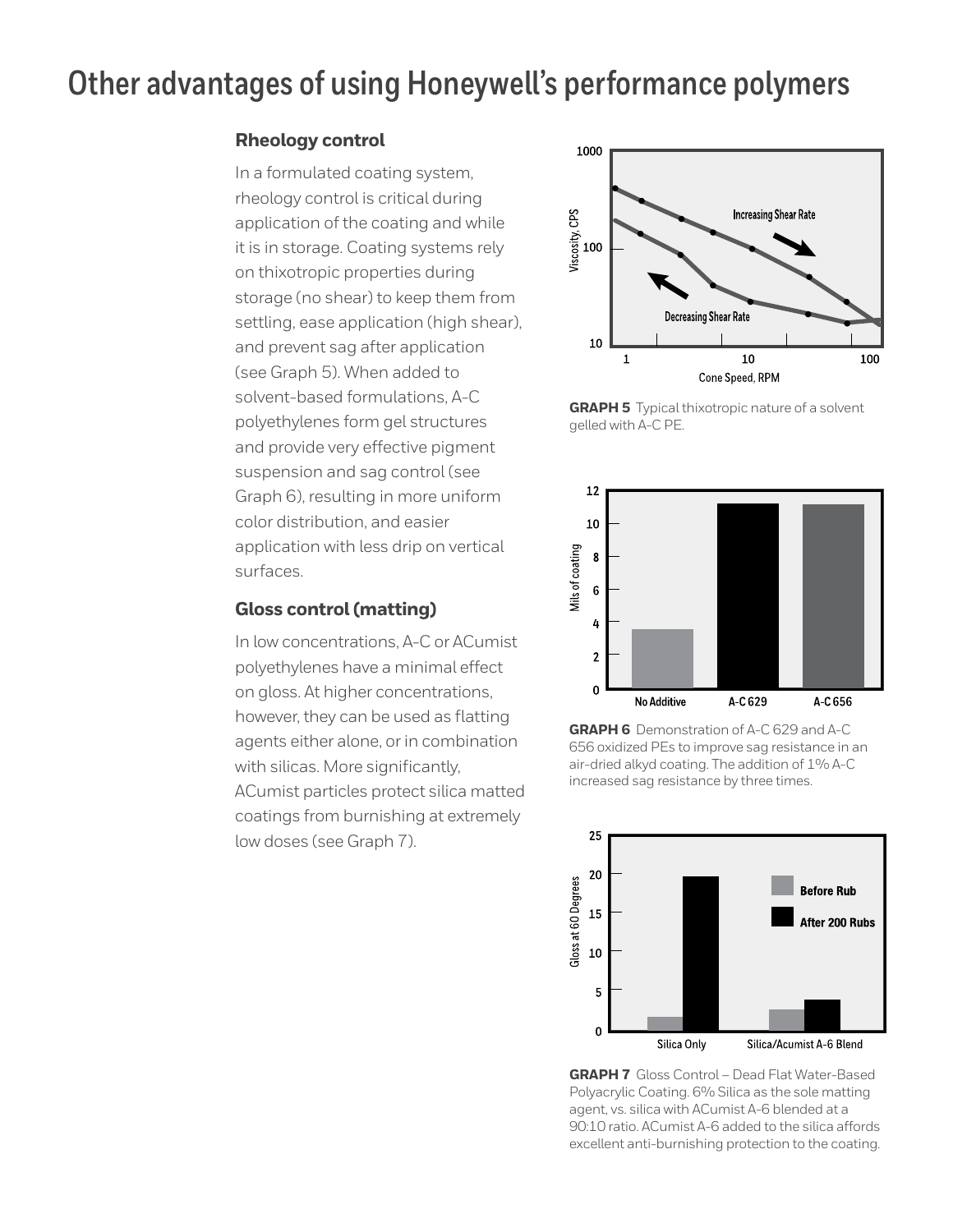

**Anti-burnishing and Abrasion Resistance**  Dead Flat Water-Based Polyacrylic Coating. Comparison of a polyacrylic water-based coating matted with silica vs a 90:10 blend of Silica:ACumist A-6.

### **Moisture and chemical resistance**

Because of their hydrophobic nature, A-C polyethylenes provide increased moisture resistance. This is an important feature in applications such as anti-transpirant fruit coatings, anti-corrosion coatings, and many types of polishes. As these polymers are relatively chemically inert, they resist acids, bases and many types of solvents at ambient temperatures.

#### **Melt flow**

As low molecular weight thermoplastic materials, A-C performance additives can be used to alter the melt flow properties of higher molecular weight film formers. This characteristic is useful in powder coatings, enhancing buffability in floor finishes where flow is determined by a combination of pressure and frictional heating, and thermoplastic coatings to lower melt viscosity, improve substrate wetting and speed up set times.